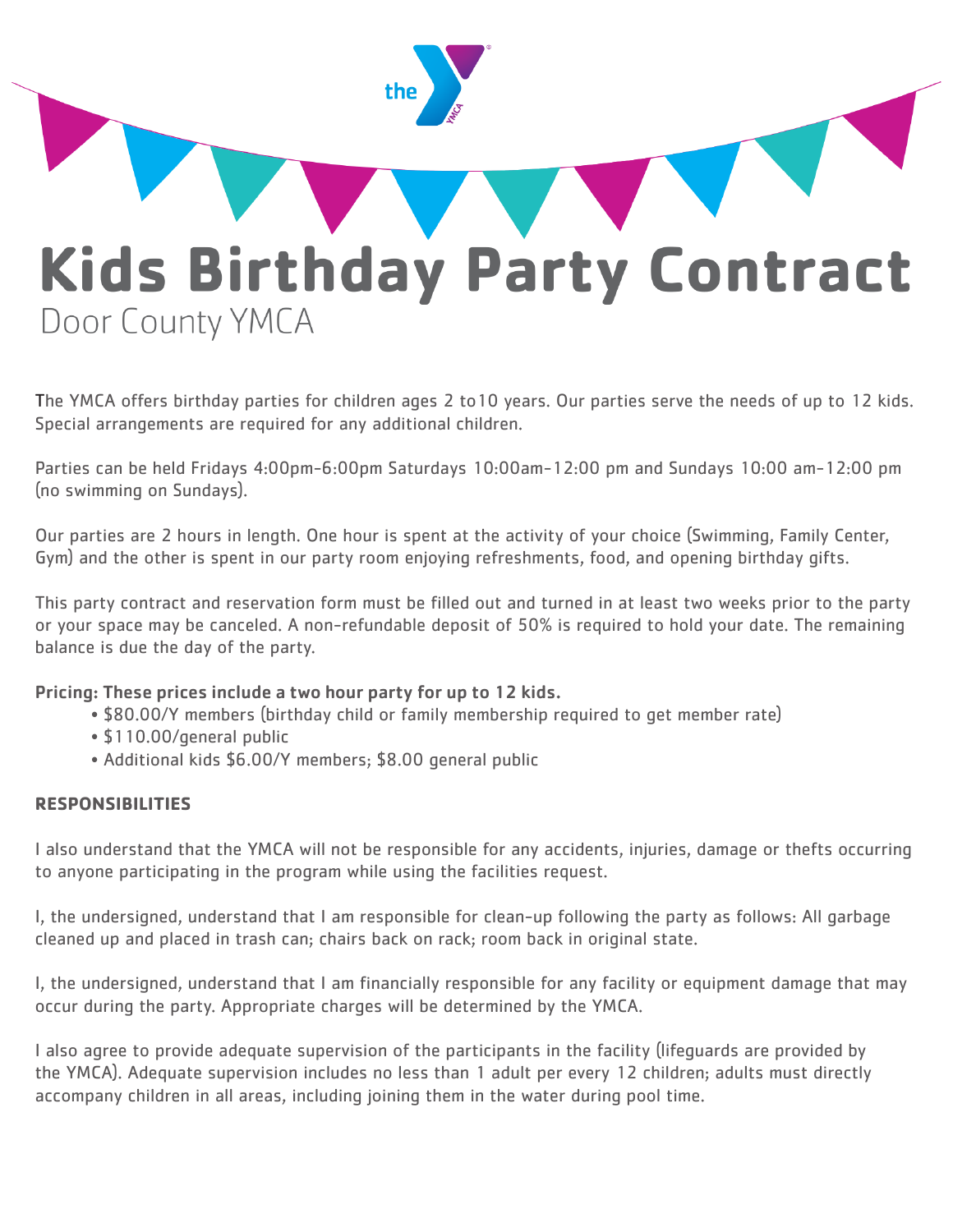## **KIDS BIRTHDAY PARTY AGREEMENT**

| Child's Name, Age he/she will turn:                                                                                                                                                                                            |
|--------------------------------------------------------------------------------------------------------------------------------------------------------------------------------------------------------------------------------|
| Door County YMCA Members: YES NO                                                                                                                                                                                               |
|                                                                                                                                                                                                                                |
| City: State: Zip:                                                                                                                                                                                                              |
|                                                                                                                                                                                                                                |
| Age Range of Guest: New York 1988 and 1989 and 1989 and 1989 and 1989 and 1989 and 1989 and 1989 and 1989 and 1989 and 1989 and 1989 and 1989 and 1989 and 1989 and 1989 and 1989 and 1989 and 1989 and 1989 and 1989 and 1989 |
| Number of Children: Number of Children:                                                                                                                                                                                        |
| Approx. Number of Adults: New York School of Adults:                                                                                                                                                                           |
| Activity: Swimming (no swimming Sundays) Gym Family Center                                                                                                                                                                     |
| Need tables and chairs: YES NO                                                                                                                                                                                                 |
| <b>Total Party Cost: Cost: Cost: Cost: Cost: Cost: Cost: Cost: Cost: Cost: Cost: Cost: Cost: Cost: Cost: Cost: Cost: Cost: Cost: Cost: Cost: Cost: Cost: Cost: Cost: Cost: C</b>                                               |
| 1-Member: \$80.00<br>Community: \$110.00<br><b>Member \$6.00</b><br>Community \$8.00<br>2-Additional Children:                                                                                                                 |
| <b>TOTAL</b>                                                                                                                                                                                                                   |
| Party Host Signature:<br>Date:                                                                                                                                                                                                 |
| <b>STAFF USE ONLY</b><br>$\prod$ Paid<br>□ Guest List Filled out                                                                                                                                                               |
| Other notes: with the contract of the contract of the contract of the contract of the contract of the contract of the contract of the contract of the contract of the contract of the contract of the contract of the contract |
|                                                                                                                                                                                                                                |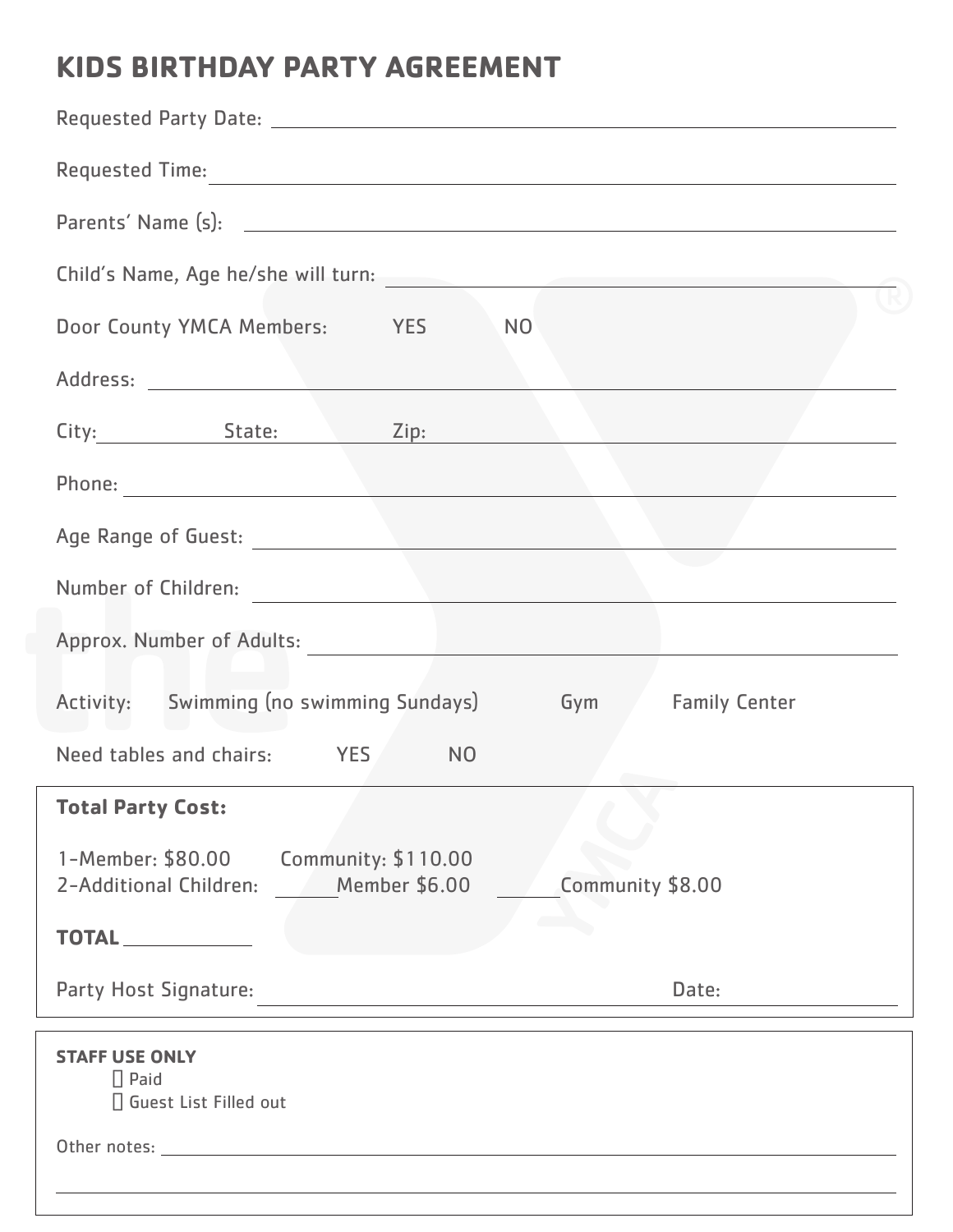# **KIDS BIRTHDAY PARTY Agreement**

Pool Party Instructions

If you chose to have your activity in the pool there are some additional rules you must follow:

These parties may only be hosted - Fridays 4pm-6pm, Saturday 10am-12pm. This is due to open swim hours scheduled in the pool.

You can ask for a copy of all the pool rules prior to your party.

YOU will need to provide additional adult supervision according to the age of the children attending the party or for children that do not pass the swim test.

 • 1 - 6 years - These children will not be allowed into the pool unless an adult accompanies each child in the water at all times.

 • 9 and Up - These children will be allowed in the pool after they have passed the swim test with out additional adult supervision.

\* Lifeguards will be on duty to ensure the safety of everyone in the pool.

### **Sign if you are having a pool party and agree with these guidelines.**

| Party Host Signature: | Date: |  |
|-----------------------|-------|--|
|                       |       |  |
|                       |       |  |
|                       |       |  |
|                       |       |  |
|                       |       |  |
|                       |       |  |
|                       |       |  |
|                       |       |  |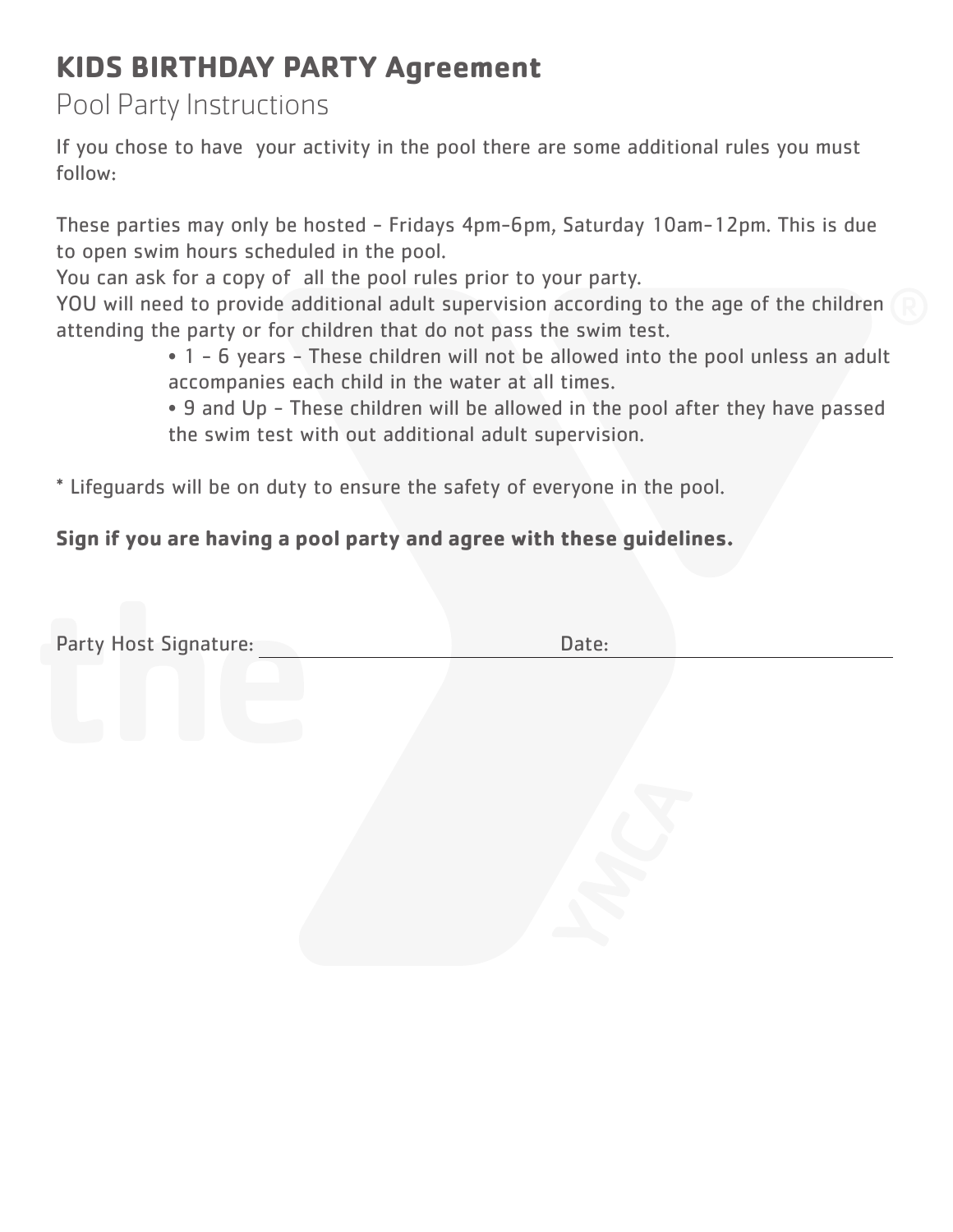# **KIDS BIRTHDAY PARTY AGREEMENT**

### **Door County YMCA Birthday Party Guest List**

Please complete and submit this form at least two days prior to the party date.

For the safety of participants, the Door County YMCA requires the following information on all children in attendance. It is the responsibility of every individual, or his/her parents or legal guardian, to provide the individual's own accident and health care coverage while participating in all YMCA activities. The Door County YMCA does not provide any accident health coverage for any of its participants.

| <b>Child's First &amp; Last Name</b> | Age | Parent's/Guardian Name(s)   | <b>Phone Number</b> |
|--------------------------------------|-----|-----------------------------|---------------------|
|                                      |     |                             |                     |
|                                      |     |                             |                     |
|                                      |     |                             |                     |
|                                      |     |                             |                     |
|                                      |     |                             |                     |
|                                      |     |                             |                     |
|                                      |     |                             |                     |
|                                      |     |                             |                     |
|                                      |     |                             |                     |
|                                      |     |                             |                     |
|                                      |     |                             |                     |
|                                      |     |                             |                     |
|                                      |     |                             |                     |
|                                      |     | $\mathcal{L}_{\mathcal{L}}$ |                     |
|                                      |     | <b>Contract</b>             |                     |
|                                      |     |                             |                     |